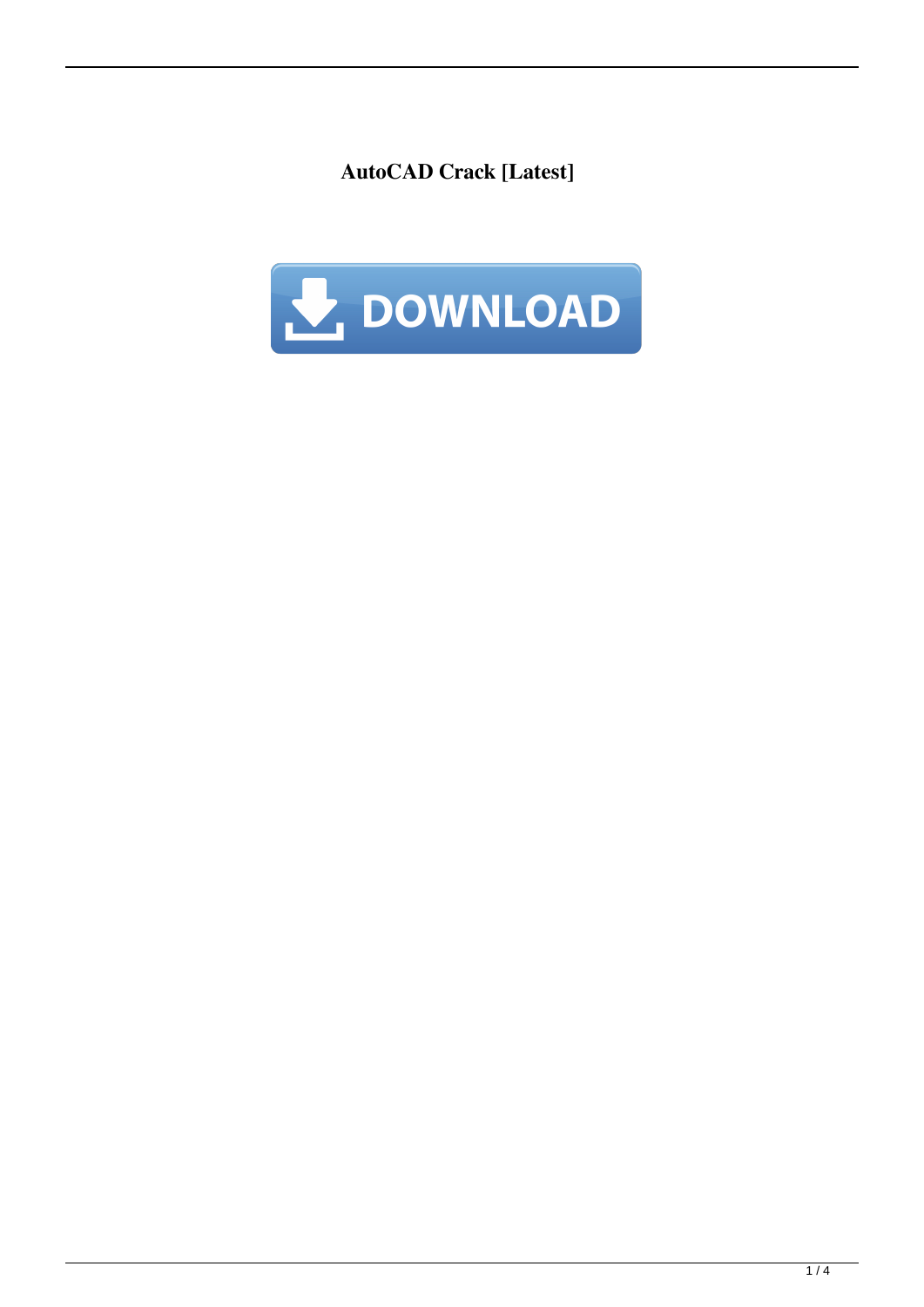## **AutoCAD Crack + Full Product Key Download For Windows [March-2022]**

The first product to run AutoCAD was the first release of AutoCAD Modeler, which was originally released for DOS in August 1987. The graphics, which were designed for the smallest display size possible, were developed for the Apple II by Autodesk and were based on some of the graphical development capabilities of the Apple II Plus. The initial Apple II Release was known as Model 1. Later, Model 3 Release, which was developed for the Apple IIe, and Model 4 Release, which was developed for the Apple IIc, were released. This was followed by Release 6, which was the first release for the Apple IIgs and Model 5 Release, which was the first release for DOS. Release 7 was the first release on the Mac. Release 8, the first release on Windows, brought AutoCAD to the Internet and the Macintosh. This article will cover the principles of CAD that are common to all the releases of AutoCAD. These principles are also applicable to related software programs such as AutoCAD LT, AutoCAD Design and AutoCAD MEP. Principles of CAD Drawing and Design A drawing is a visual representation of an object. A designer creates a drawing of the object they want to make, and a draftsman is the person who transforms the design into a drawing that is read by other people. The two most common types of drawings are architectural (or structure) drawings, and mechanical (or product) drawings. Projects Projects are very broad groups of drawings related to a particular function, such as a room addition, or the construction of an entire building. Teams A team is a group of people working on the same project. These people may work on their own, or together in a group. Materials Materials are items that will be used in the fabrication of a finished product. Materials may include such things as metal, wood, plastic, leather and fabrics. Materials are grouped into three main categories: Flooring Hard and soft finishes Flooring and Hard Finishes Flooring is any surface on which a person can stand. For example, linoleum or vinyl flooring is a type of flooring. Hard finishes are surfaces that have finished but unworked areas that appear in a drawing as shaded areas. Examples of hard finishes are brick walls, stone walls and floors. A hard surface is a surface

## **AutoCAD Product Key Download**

file format AutoCAD uses a non-Raster Graphics Engine, most known as the DGN (design graphics native) format. This file format is based on the original Autocad and Autocad LT formats. AutoCAD and AutoCAD LT were the first CAD programs to work with DGN (design graphics native) format. AutoCAD LT introduced the DGN format as a native file format. Although AutoCAD 2008 introduced other file formats, AutoCAD 2003 still works on all systems that supported AutoCAD LT 8.0 and later. Some non-AutoCAD programs (including certain CAD programs from other vendors) can open AutoCAD files. This requires that the non-AutoCAD program supports the DGN or DXF file format, and AutoCAD LT 2004 and later supports opening of DXF, DGN and DWG files. AutoCAD LT 2003 and later included a DXF converter, which can convert AutoCAD files to DXF format. Other CAD programs can read DXF and DGN files. If a file is in these formats, it can be imported into these programs. However, AutoCAD files are mostly used for their own native format, while other programs use it as a file format. The DWG format introduced in AutoCAD 2006 can be read by some other programs, such as Corel Draw and Vectorworks, and some viewers of DGN, DXF and DWG files. However, the DWG format is much more complicated than the DGN and DXF formats, and its file format has been upgraded several times, so that all programs currently in use support it differently, so that compatibility between different programs is not guaranteed. Additionally, unlike the DGN or DXF formats, the DWG format includes text information and graphics that cannot be included in the DGN or DXF formats, making it impossible for non-AutoCAD programs to use the DWG format as a DGN or DXF file format. AutoCAD has been backward compatible, so that a drawing created by AutoCAD LT 2005 can be opened by AutoCAD 2008 or later. This is true even if the file is originally created with AutoCAD LT 2004. Other file formats include BMP and EMF for Windows systems, and EPS, JPEG, PNG and SVG for Macintosh systems. AutoCAD uses the EMF file format, since it was added as an AutoCAD drawing a1d647c40b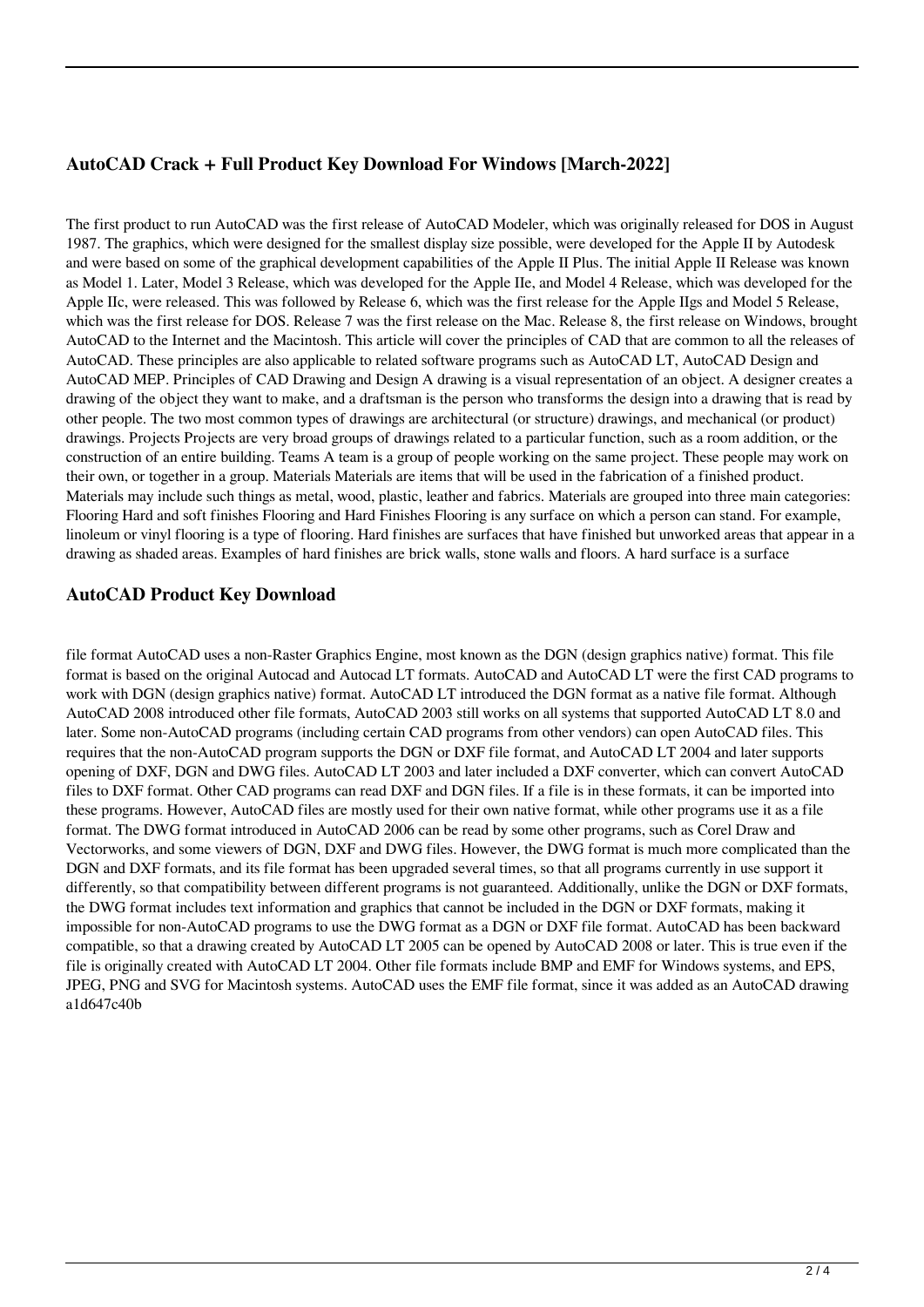# **AutoCAD PC/Windows 2022 [New]**

Open Autocad and select keygen from the menu. Press the button to get the serial key Enter the serial key, save the file. Finish installation of Autocad. Having said that, I still prefer to use AutoCAD in work or school environment, which offers a more professional approach to designing. For designing graphics like architecture, AutoCAD is still superior. from each sample was used to create a pool of long double-stranded DNA using M-MuLV reverse transcriptase (RNase H^−^) (Promega). The PCR amplification of the double-stranded DNA pool was carried out in 25  $* \mu * L$  reactions, using 1  $* \mu * L$  of a 1 : 10 dilution of the double-stranded DNA pool, 1.5 \*μ\*L of each primer (10 \*μ\*M), 0.25 \*μ\*L of Taq DNA polymerase (5 U/\*μ\*L) (Promega), 1× reaction buffer, and 50 \*μ\*M dNTPs. The thermocycling conditions were as follows: 1 cycle of denaturation for 5 min at 94 $^{\circ}$ C, 40 cycles of denaturation for 45 s at 94 $^{\circ}$ C, annealing for 45 s at 58 $^{\circ}$ C, and extension for 1 min at 72 $^{\circ}$ C, and 1 final extension step at  $72^{\circ}$ C for 10 min. Five microliters of the resulting 1.5 kb amplification product was run on a 2% agarose gel, stained with ethidium bromide, and visualized under ultraviolet light. 2.9. Data Analysis {#sec2.9} ------------------ The steadystate level of \*mir-34\* in each sample was determined by dividing the copy number of \*mir-34\* detected by qRT-PCR by the copy number of\*C. elegans\* 18S RNA detected by qRT-PCR for each sample. 3. Results and Discussion {#sec3} ========================= 3.1. The expression of\*mir-34\* in Cultured Human Cells {#sec3.1} ------------------------------------------------------ The expression of \*mir-34\* in cultured cells derived from human and mouse tissues has been previously reported \[[@B16

#### **What's New In?**

Approvals and Paperwork: Update to the revised PCB industry standards, BSP-C110, for automatically generating document templates and proofs with features specifically designed for PCB design. (video: 1:11 min.) Speed Up with Quick Draw: Expanded, integrated Quick Draw, which lets you explore the vast CAD data set right from the Ribbon. (video: 1:42 min.) Leverage Xrefs: Customize your workflows to automatically link existing drawings and use shared object libraries (SOLs) to reference reusable objects. (video: 1:09 min.) Automatic Cross-Reference: Automatic cross-references inside the cross-ref table on the drawing canvas or from inside a tool. (video: 1:11 min.) Drawing Controls on the UI: Quickly edit your drawing with the easy-to-use Ribbon-based controls, and with increased support for onscreen controls. (video: 1:12 min.) Text-Editing Support: Define your own actions and expressions for editing text. Use auto-completion, syntax-highlighting, and other support for editing text like never before. (video: 1:38 min.) Consistent Auto-Detailing: Automatic AutoCAD detailing is more consistent, and easier to use, with two new features: AutoPlane for creating more detail and a new Auto-Detail command. (video: 1:09 min.) Exterior Crossing Optimization: Scalable drawing tools can be adapted to different applications with new adaptive detail tools. (video: 1:17 min.) Share and Collaborate: Easily collaborate on drawings with AutoCAD Online with the latest build. Graphical User Interface: A sleek, refreshed look for the AutoCAD interface. (video: 1:01 min.) Modeling Components: Simplify your life by adding components and properties to your drawings quickly and easily. Select from a variety of components and features, including cube faces, alignments, and more. (video: 1:42 min.) Design Checklists: Make sure you have everything covered with the new design checklists in the drawing area. Quickly compare your drawings to the current edition, and review previous edits